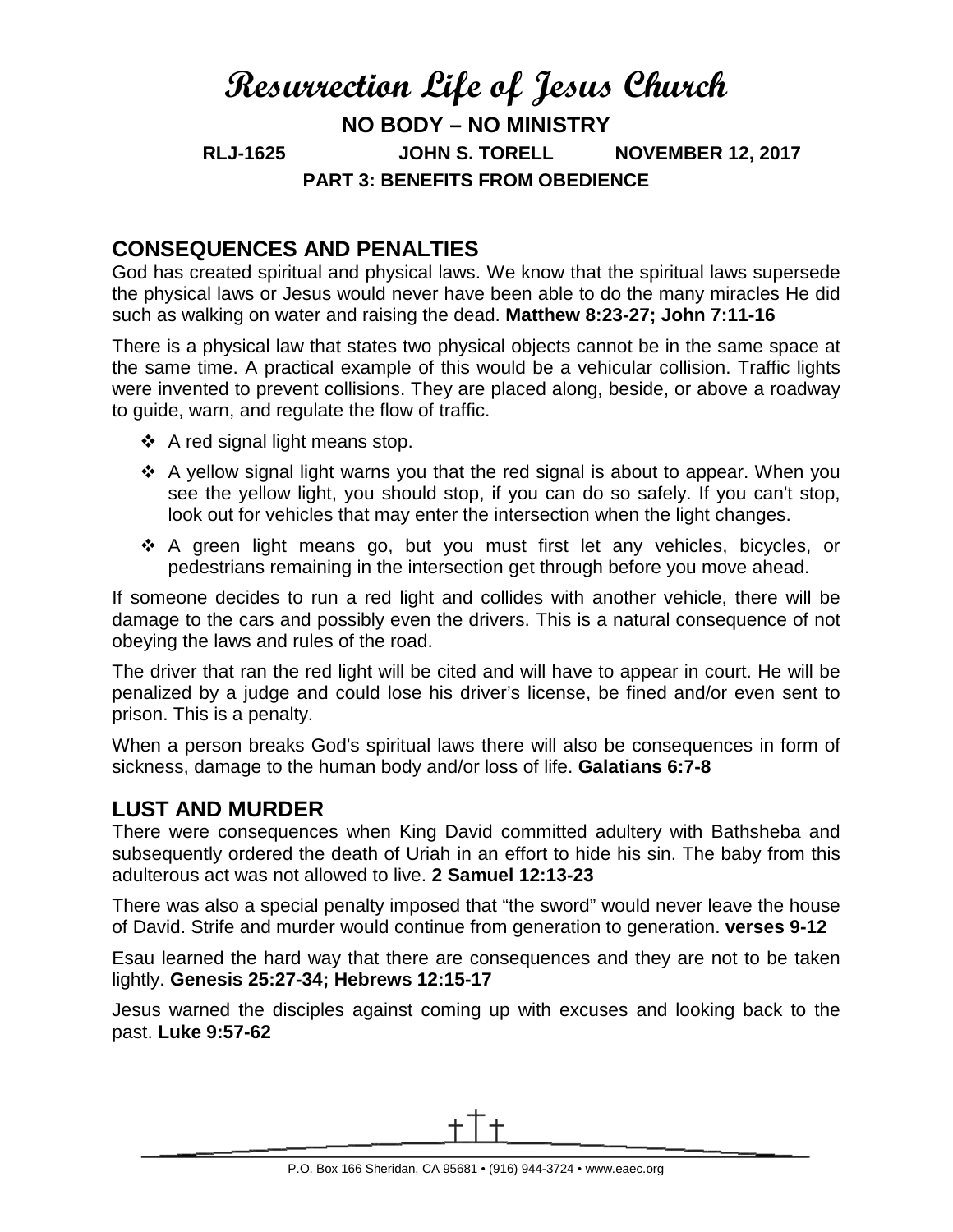# **IGNORING THE CALL OF GOD**

The Holy Spirit was the supreme leader in the early apostolic church and He told the church leaders that Barnabas and Saul were to be a missionary team. **Acts 13:1-4**

Both men were used mightily by God as a missionary team and their ministry was very blessed. Paul and Barnabas were both saved and baptized in the Holy Spirit, but they still had the sinful nature. They got into an argument over Barnabas' nephew<sup>[1](#page-1-0)</sup>, Mark, who had been with them on a previous missionary journey, but had abandoned them for some reason and returned to Antioch.

Instead of praying over the matter, Barnabas and Paul got so angry with one another that they disregarded the calling by the Holy Spirit and split apart. Anger and unforgiveness replaced the love of God.

Barnabas was not sent to Cyprus by God; it was his own decision to do go there. The Holy Spirit did not send Paul through Syria and Cilicia; instead, the church at Antioch provided a letter of recommendation for Paul and Silas. **Acts 15:35-41**

#### **PROTECTION WAS LIFTED**

The protection on Paul and Silas was scaled back and a demonic spirit began to advertise on their behalf. **Acts 16:16-18**

This triggered another event in which Paul and Silas were arrested, severely beaten and put in prison. **verses 19-24**

As Paul hung in the shackles, he was praying and praising the Lord. More than likely Paul repented of his fight with Barnabas, the break-up of Holy Spirit sanctioned missionary team, and the ungodly anger and unforgiveness he was holding on to. God heard his prayer and Paul was set free from the shackles. **verses 25-34**

There is no written account in the New Testament that Paul and Barnabas ever reconciled but we know that Paul forgave Mark, also known as Marcus, and at the end of his life, considered him a valuable fellow worker in Christ. **2 Timothy 4:11**

## **GOD'S LAWS ARE STILL RELEVANT**

The obligations and penalties of the first covenant were retained and made part of the second covenant and they are still valid today. **Matthew 5:17-19; Hebrews 10:26-31; Revelation 3:14-19**

If you say that you love Jesus, follow His instructions. **John 14:6; 15:1-8**

Salvation is by faith, not by works. Good works will never save you. Christians do good works and are obedient because we are saved, not to be saved. **Ephesians 2:8-10**

This was restated by Paul, when he told us to work out our salvation. **Philippians 2:12- 15**

<span id="page-1-0"></span> $<sup>1</sup>$  Colossians 4:10</sup>